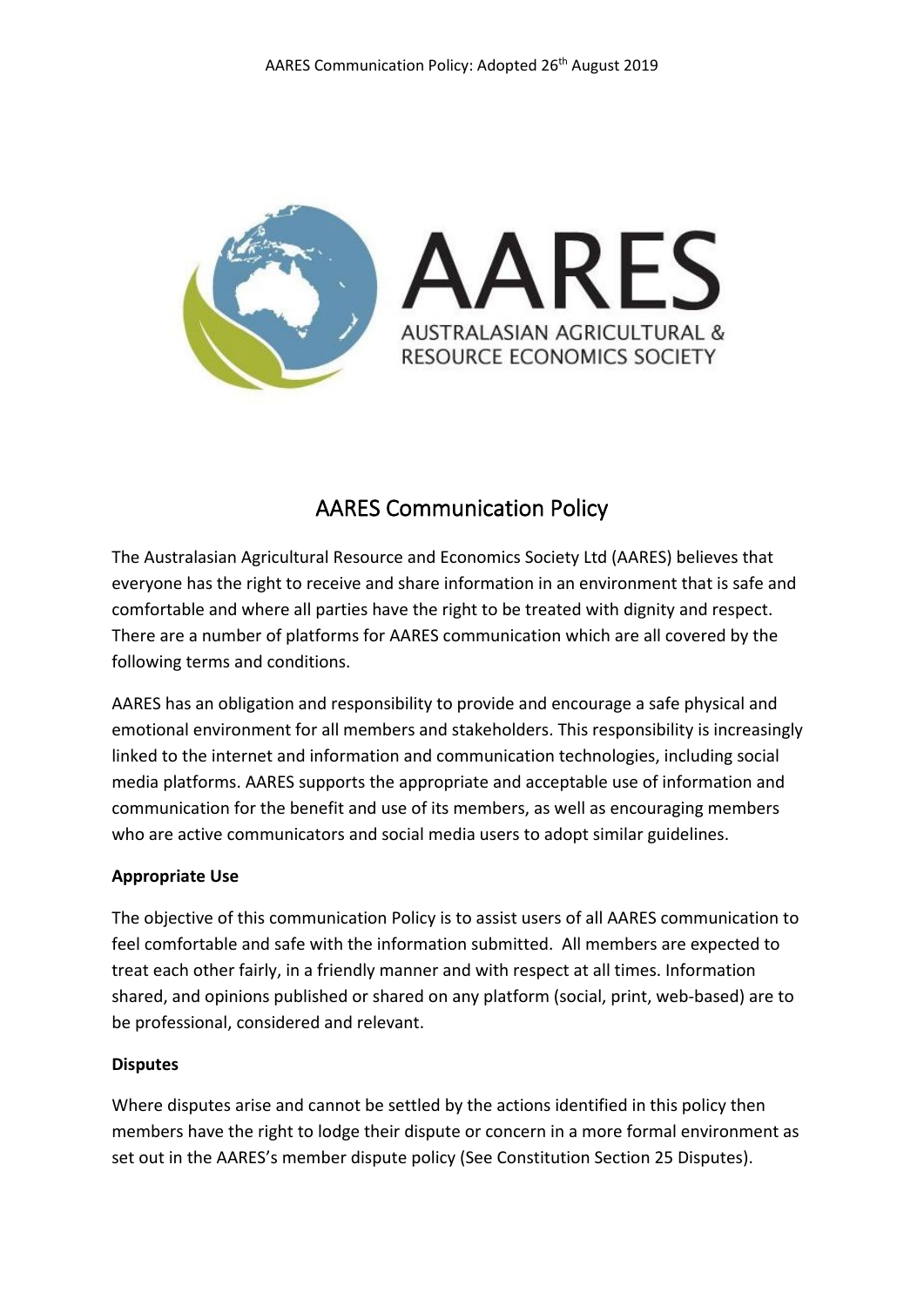# **Conflict of interest**

AARES acknowledges and respects the right of individual members to promote their organisation, share information and contact members and stakeholders through their own individual social media platforms and pages. AARES members may initiate communication content related to AARES such as Branch Facebook pages, Twitter feeds, blogs and other content on the communication platforms mentioned above or equivalent.

Although AARES has no legal right to enforce specific AARES communication policies against a member's individual professional or private social media account, AARES places great emphasis on high professional standards and appropriate business ethics. As such, we expect all members to comply with those practices when engaging with individual stakeholders though communication platforms.

If a member's social media activity reflects negatively on AARES, this may be considered for disciplinary action under the AARES Constitution. In particular, an AARES Member whose "behaviour is causing, has caused or is likely to cause harm" to AARES may be warned, suspended or expelled from the Society (Clause 25.1).

# **Communicating with Children**

Anyone under the age of 18 years is legally identified as a child. AARES is committed to child safety and encouraging and assisting all members to adopt child safety policies in all aspects of their use of communications. AARES encourages members to adopt practices that are in line with common business ethics and standards.

These include:

- using appropriate language when posting information communication platforms.
- posting information that is relevant to AARES matters only;
- not communicating with people under the age of 18; and
- refraining from requesting platform users who are under 18 years of age to join the AARES platform.

# **Non-compliance**

The AARES appointed administrators and moderators of all the AARES platforms reserve the right to moderate or remove any posts that are deemed inappropriate and not in the spirit of the society or intended use. These include posts that are:

- Rude, offensive, insulting or defamatory against other AARES members, students, other businesses, individuals or forums;
- Intentionally causing disharmony among AARES members;